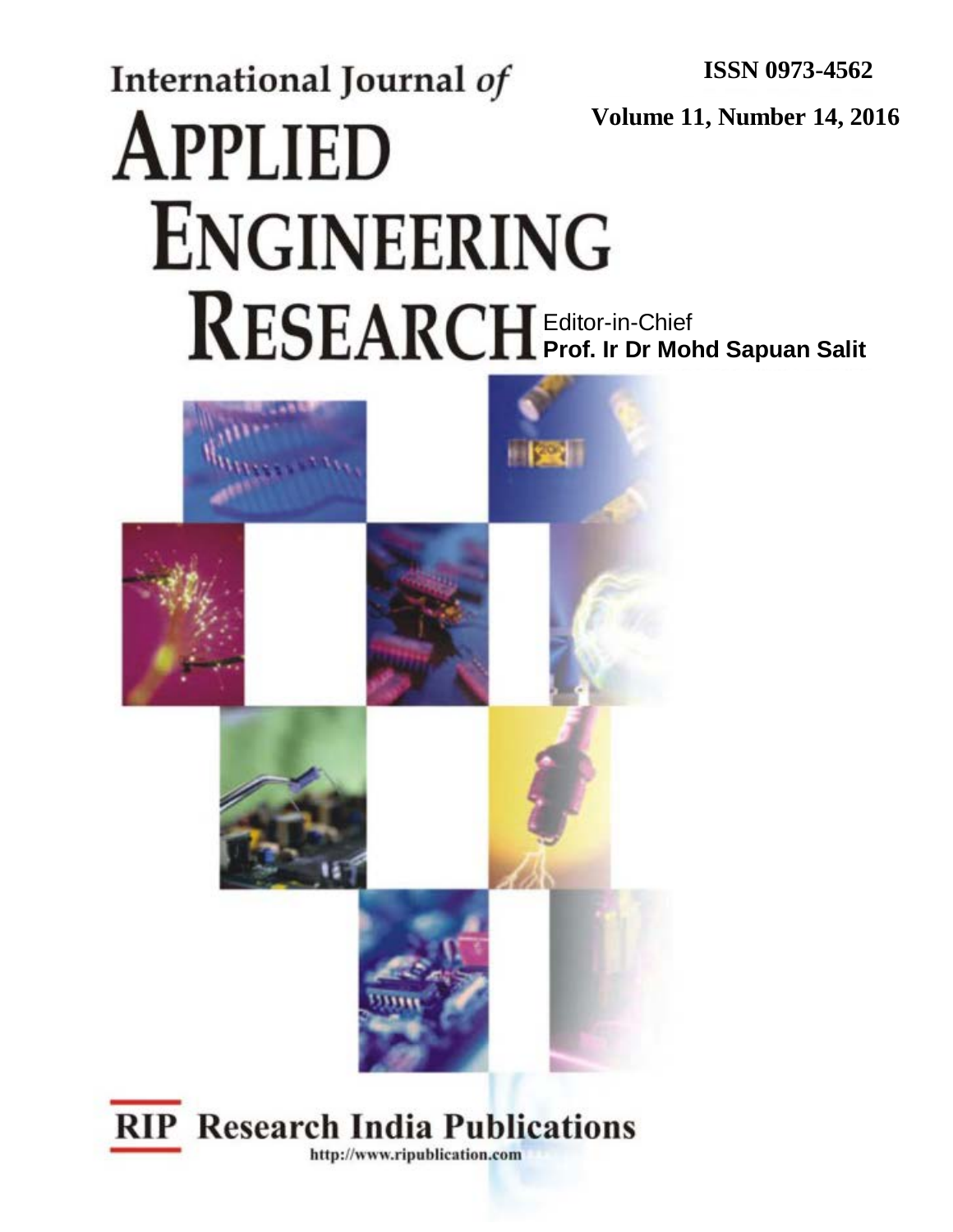10/9/2017 International Journal of Applied Engineering Research

**SJR** [Scimago Journal & Country Rank](http://www.scimagojr.com/)

[Home](http://www.scimagojr.com/index.php) [Journal Rankings](http://www.scimagojr.com/journalrank.php) [Country Rankings](http://www.scimagojr.com/countryrank.php) [Viz Tools](http://www.scimagojr.com/viztools.php) [Help](http://www.scimagojr.com/help.php) [About Us](http://www.scimagojr.com/aboutus.php)

Enter Journal Title, ISSN or Publisher Name

# International Journal of Applied Engineering Research







 $\pm$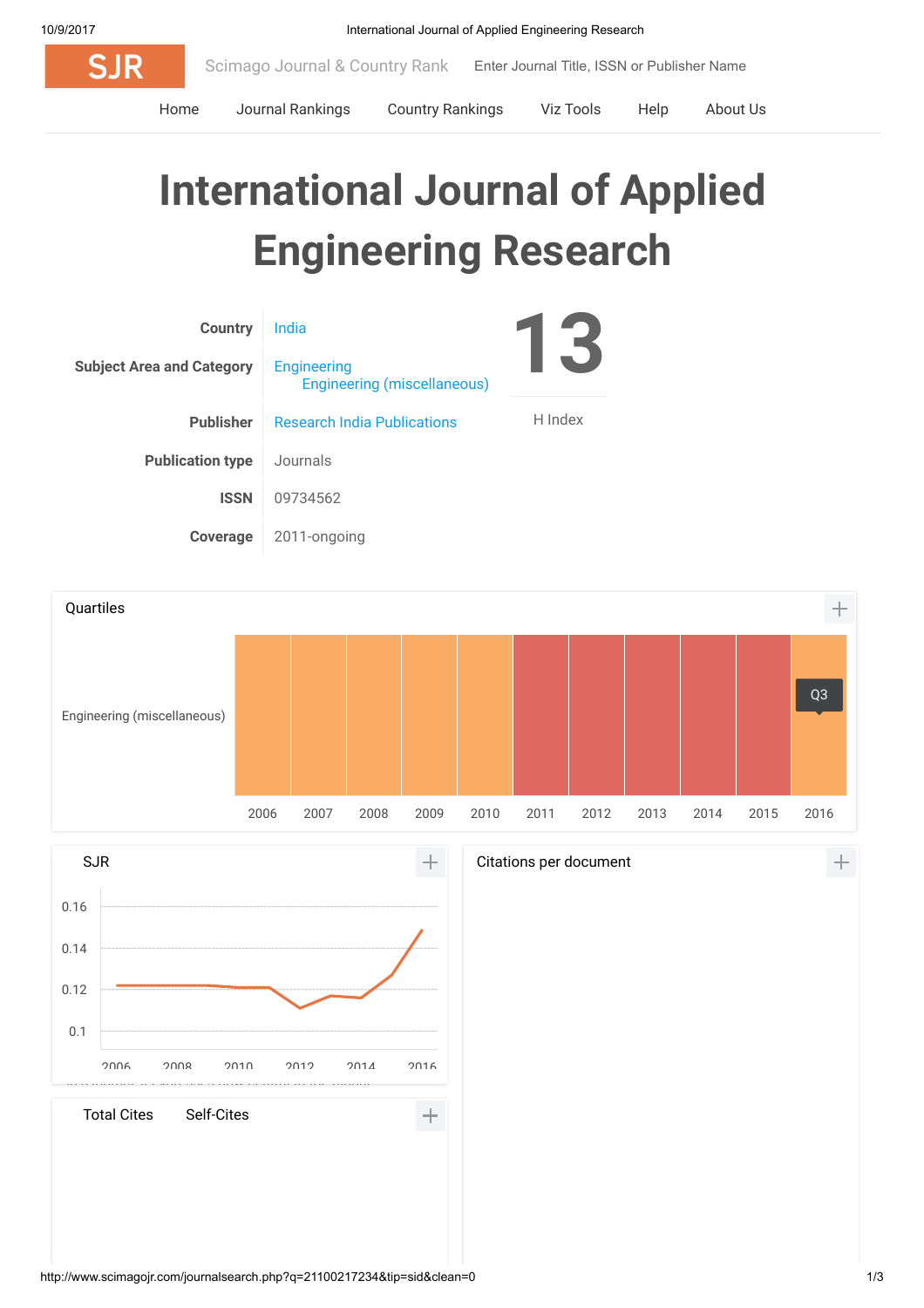



Follow us on [Twitter](http://www.twitter.com/scimago)

[Scimago Lab](http://www.scimagolab.com/), Copyright 2007-2017. Data Source: [Scopus®](http://www.scopus.com/)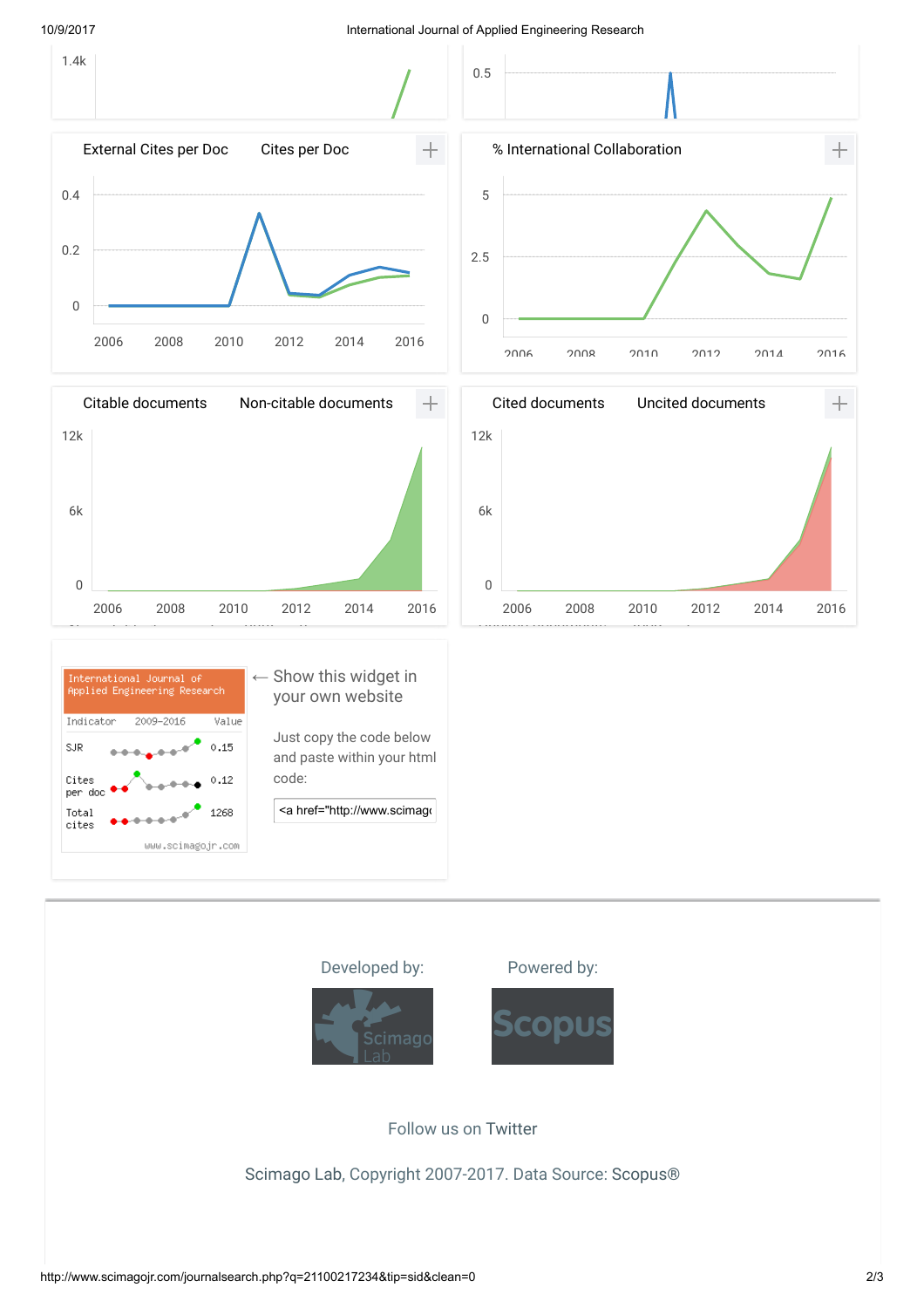### **Variation Order, The Causal Or The Resolver Of Claims And Disputes In The Construction Projects**

#### **Sarwono Hardjomuljadi**

*Associate Professor, Civil Engineering Department, Faculty of Engineering, University of Mercu Buana, Jakarta. Indonesia*

#### **Abstract**

Variation Order is the things that always happen in every construction project, which in some studies found as one of the causal factor of claims. The variation orders always have a cost and time implication, whatever the variations are there will be a risk that even in the omission of the works, where there are reducti on of the original volume in the Contract, there are risk on additional cost should be take into consideration. The variations in the works, if not handling properly, surely will become the main causal factor of the claims submitted by the contractor. The parties should also be aware that they should pay attention to the clauses related with the variations in the conditions of contract, since misinterpretation and/or different interpretation may lead to dispute. As what Adriaanse [1] said that "A variety of factors makes a construction contract different from most other types of contracts. These include the length of the project, its complexity, its size and the fact that the price agreed and the amount of work done may change as it proceeds". In the construction contract the most important goal is to complete the project and the premises could be operated without any disputes which are costly and time consuming, it also may hamper the operation which will cause another financial loss to the Employer. The variation orders have many forms, it vary from the Engineer Instruction until the approval of the working drawings which will be used for construction at site. This study concludes that the variation order is the most effective tool for resolving the claim.

**Keywords:** variation order, claim, dispute, causal factor, resolver.

#### **INTRODUCTION**

Seldom if ever is a project completed without any variations in the work. Considering such conditions, the contract clause on "variations" becomes a most important provision in the Conditions of Contract, since the disputes which may occur between the Employer and the Contractor is mainly about the determination on who should bear the cost incurred. Variations clause should also provide the party's rights and obligations. With the above understanding, for handling any variation in the work, the proper variation clause could be the effective mechanism.

Richter [2] said Once the construction phase of a project is underway, the employer and contractor may come to disagree over the precise composition and scope of the work required in their contract.

Variation Order is one ordered in a manner strictly conform to the requirements of the contract's variation clauses, generally

requires a written evidence on the variation where the works are differ from the original contract. Most all acknowledged international standards on construction contract contain contract clauses allowing the Employer to make additions and/or deletions to the work to be performed or to change the quality of the work. This ability to make changes allows flexibility during the contract performance, facilitates the suggesting of changes by either party, provide a mechanism for compensating the contractor for additional work, and serves as a vehicle for contractor claims should the amount of compensation be disputed. Variation orders is legally the approved changes in a specification of project.

In the construction project, with reference to FIDIC Conditions of Contracts Rainbow Edition [3][4][5], there will be some variation orders issued in the works, due to many reasons, i.e. to change the quantity, to change the quality, to change the design, to change the works programmed, to change the method of working, to omit the work etc.

Takei [6] said that Variations might be defined as an alternation to the contract specifying works already required to be done. Variations is not the same with "the extra work", since the extra works involve additional items of work that are not included in the original contract.

Hardjomuljadi [7] said variation order is needed, since the Contractor is always required to perform different works from what he understand and imagine at the tender stage, it will mostly differ from the information to tender that he received during the pre-bid conference. In this case, the contractor can never refuse to perform such variation as ordered by the Employer/Engineer as stated in FIDIC Conditions of Contract fo Construction.

Chow [8] said that variation order is an order or direction issued to a contractor by a person empowered to do so under the terms of a construction contract requiring the contractyor to vary the works.

Abdulkadir [9] said that variation order issued in construction projects are vary from changes related to physical conditions such as geological condition, quarry site, landslide, flood etc until administrative conditions such as changes in the government regulation.

As an impact of variations ordered by the Employer/Engineer, the Contractor usually submit the claim for additional payment which will cause additional in contract price. Some of the request could be accepted and the Engineer will issue variaton order for this purpose. In case that agreement can not be reached, and the dispute occurred, then they should come to arbitration, adjudication which are bound the parties or another alternative dispute resolution.

Hardjomuljadi [10] remind that in the construction contracted project, the less work does not always mean the less cost,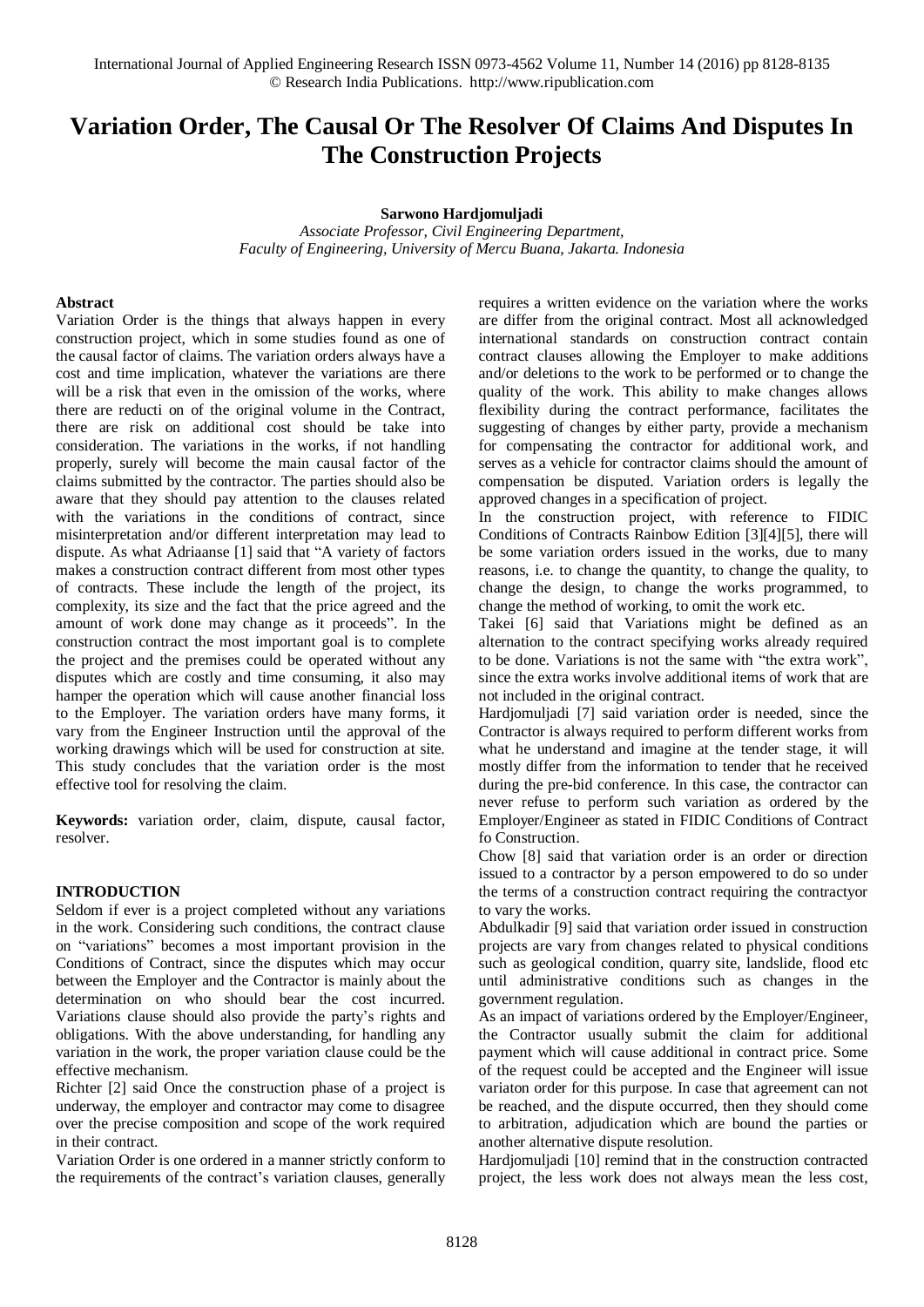International Journal of Applied Engineering Research ISSN 0973-4562 Volume 11, Number 14 (2016) pp 8128-8135 © Research India Publications. http://www.ripublication.com

most of the variaton orders to omit or reduce some works result the additional costs.

#### **MATERIALS AND METHODS FORMER STUDY (2009)**

The result of the former study conducted by Hardjomuljadi [11] indicate the relationship among causal factors of claim in the hydroelectric power plant projects in Indonesia as figure 1 below, it could be seen the relationship among constructive change order-variation order-change in design, where variation order have the (+) relationship with the constructive change order and the (-) relationship with the change in design respectively.

This study had been done in 2014, conducted in the road construction within the Ministry of Public Works who act for and behalf of Government of the Republic of Indonesia in the construction of all public roads. Understanding on the variation order become extreemely important since in the government programme 2014-2019, the road construction have the higher priority together with the power plant projects.



**Figure 1:** Relationship among causal factors of construction claims [11]

#### **THIS STUDY (2014)**

In this particular situation, the research objective was to identify the "Variation order", whether it is one of the causal factor of claim or instead of that Variation Order is the resolver. In line with the objective of this study, the data collection was conducted in two steps: the secondary data were derived from the former studies related, FIDIC Conditions of Contract and others, followed by the primary data from the questionnaire with the respondent from the road construction community.

#### **Federation International des Ingenieure-Coneseils (FIDIC) and Regional Standard Conditions of Contracts (PSSCOC and AS-4000).**

Study conducted through the FIDIC Conditions of Contract for Construction Edition 1999 (Red Book) as a basic, comparing with other FIDIC Rainbow Conditions of Contracts, i.e. FIDIC Conditions of Contract for Plant Design

Build Edition1999 (Yellow Book), FIDIC Conditions of Contract for EPC/Turnkey Edition 1999 (Silver Book), FIDIC Conditions of Contract for Construction MDB Harmonized Edition 2006 (Pink Book); other historical FIDIC Conditions of Contract for Works of Civil Engineering Construction  $2^{nd}$ Edition 1969,  $3<sup>rd</sup>$  Edition 1977 and  $4<sup>th</sup>$  Edition 1987 amended 1992; other regional standard from Singapore, Public Sector Standard Conditions of Contract (PSSCOC) Edition 2014 and Australia, Standard Australia, AS-4000, 3<sup>rd</sup> amendment Edition 2005.

#### **FIDIC Conditions of Contract for Construction (1999) Sub-Clause 13.1 Right to Vary** (Red Book)

Variations may be initiated by the Engineer at any time prior to issuing the Taking-Over Certificate for the Works, either by an instruction or by a request for the Contractor to submit a proposal.

The Contractor shall execute and be bound by each Variation, unless the Contractor promptly gives notice to the Engineer stating (with supporting particulars) that the Contractor cannot readily obtain the Goods required for the Variation. Upon receiving this notice, the Engineer shall cancel, confirm or vary the instruction.

- (a) changes to the quantities of any item of work included in the Contract (however, such changes do not necessarily constitute a Variation),
- (b) changes to the quality and other characteristics of any item of work,
- (c) changes to the levels, positions and/or dimensions of any part of the Works,
- (d) omission of any work unless it is to be carried out by others,
- (e) any additional work, Plant, Materials or services necessary for the Permanent Works, including any associated Tests on Completion, boreholes and other testing and exploratory work, or
- (f) changes to the sequence or timing of the execution of the Works.

The Contractor shall not make any alteration and/or modification of the Permanent Works, unless and until the Engineer instructs or approves a Variation.

#### **FIDIC Conditions of Contract for Plant Design Build (1999)**

#### **Sub-Clause 13.1 Right to Vary** (Yellow Book)

Variations may be initiated by the Engineer at any time prior to issuing the Taking-Over Certificate for the Works, either by an instruction or by a request for the Contractor to submit a proposal. A Variation shall not comprise the omission of any work which is to be carried out by others.

The Contractor shall execute and be bound by each Variation, unless the Contractor promptly gives notice to the Engineer stating (with supporting particulars) that (i) the Contractor cannot readily obtain the Goods required for the Variation, (ii) it will reduce the safety or suitability of the Works, or (iii) it will have an adverse impact on the achievement of the Schedule of Guarantees. Upon receiving this notice, the Engineer shall cancel, confirm or vary the instruction.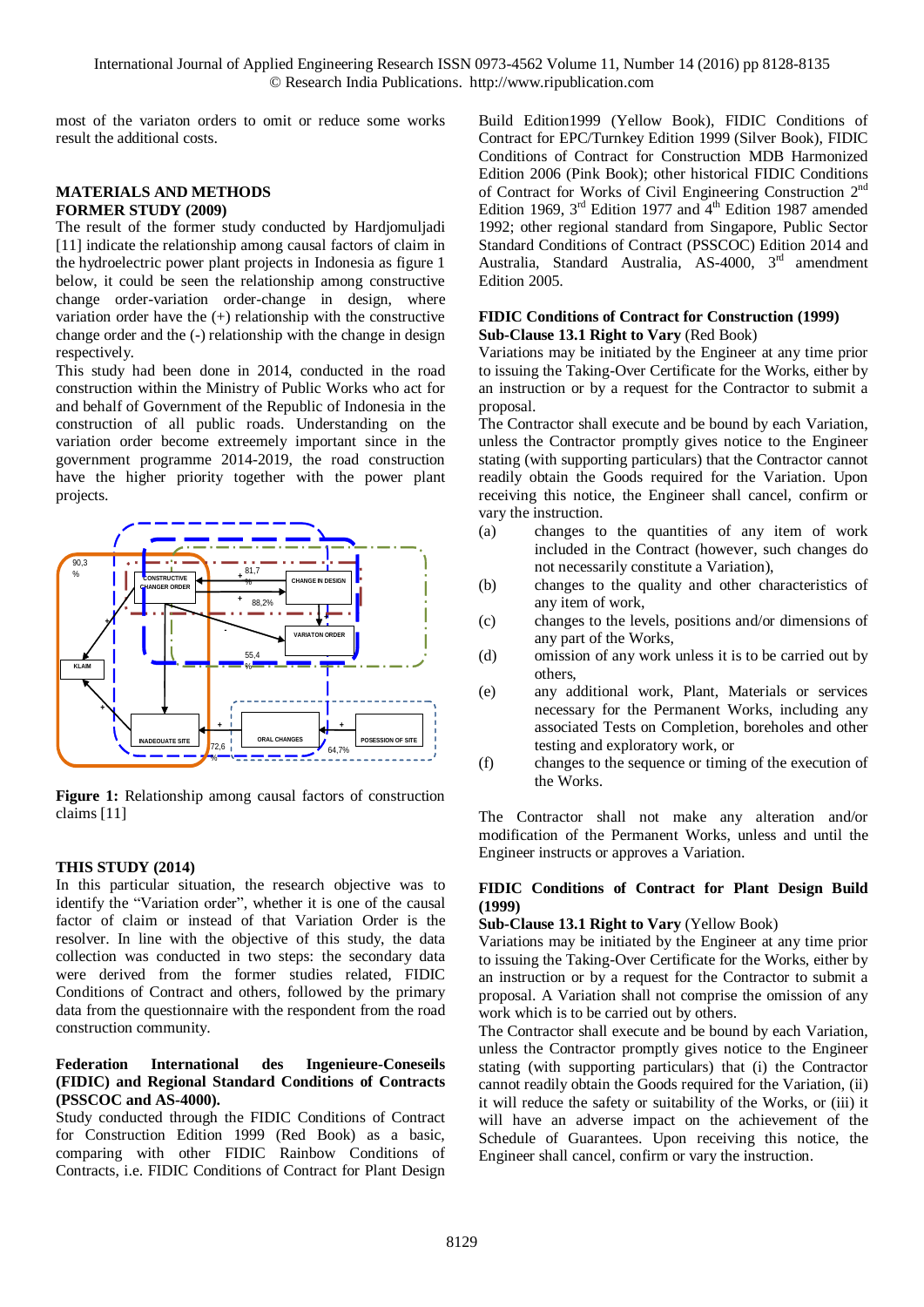#### **FIDIC Conditions of Contract for EPC/Turnkey Project (1999)**

#### **Sub-Clause 13.1 Right to Vary** (Silver Book)

Variations may be initiated by the Employer at any time prior to issuing the Taking-Over Certificate for the Works, either by an instruction or by a request for the Contractor to submit a proposal. A Variation shall not comprise the omission of any work which is to be carried out by others.

The Contractor shall execute and be bound by each Variation, unless the Contractor promptly gives notice to the Employer stating (with supporting particulars) that (i) the Contractor cannot readily obtain the Goods required for the Variation, (ii) it will reduce the safety or suitability of the Works, or (iii) it will have an adverse impact on the achievement of the Performance Guarantees. Upon receiving this notice, the Employer shall cancel, confirm or vary the instruction.

#### **FIDIC Conditions of Contract for Construction MDB Harmonised Edition (2006)**

#### **Sub-Clause 13.1 Right to Vary** (Pink Book)

Variations may be initiated by the Engineer at any time prior to issuing the Taking-Over Certificate for the Works, either by an instruction or by a request for the Contractor to submit a proposal.

The Contractor shall execute and be bound by each Variation, unless the Contractor promptly gives notice to the Engineer stating (with supporting particulars) that (i) the Contractor cannot readily obtain the Goods required for the Variation, or (ii) such Variation triggers a substantial change in the sequence or progress of the Works. Upon receiving this notice, the Engineer shall cancel, confirm or vary the instruction. Each Variation may include:

- (a) changes to the quantities of any item of work included in the Contract (however, such changes do not necessarily constitute a Variation),
- (b) changes to the quality and other characteristics of any item of work,
- (c) changes to the levels, positions and/or dimensions of any part of the Works,
- (d) omission of any work unless it is to be carried out by others,
- (e) any additional work, Plant, Materials or services necessary for the Permanent Works, including any associated Tests on Completion, boreholes and other testing and exploratory work, or
- (f) changes to the sequence or timing of the execution of the Works.

The Contractor shall not make any alteration and/or modification of the Permanent Works, unless and until the Engineer instructs or approves a Variation.

For the Red, Yellow and Pink book, variation instructed by the Engineer, for and on behalf of the Employer as could be seen in Sub-Clause 13.1 above, while for the Silver Book, instruction is by the Employer. That is the only difference among Red, Yellow, ink with the Silver Book.

Engineer as define in the FIDIC Conditions of Contracts Sub-Clause 1.1.2.4 "**Engineer**" means the person appointed by the Employer to act as the Engineer for the purposes of the Contract and named in the Appendix to Tender, or other

person appointed from time to time by the Employer and notified to the Contractor under Sub-Clause 3.4 [*Replacement of the Engineer*]. The most important role of the Engineer is issue the Variation Order as an Instructio of the Engineer, in th form of instruction and/or approval on the paln and drawing prepared by the ontractor.

#### **FIDIC Conditions of Contract for Construction (1999) Sub-Clause 3.3 Instructions of the Engineer** (Red Book)

The Engineer may issue to the Contractor (at any time) instructions and additional or modified Drawings which may be necessary for the execution of the Works and the remedying of any defects, all in accordance with the Contract. The Contractor shall only take instructions from the Engineer, or from an assistant to whom the appropriate authority has been delegated under this Clause. If an instruction constitutes a Variation, Clause 13 [*Variations and Adjustments*] shall apply.

The Contractor shall comply with the instructions given by the Engineer or delegated assistant, on any matter related to the Contract. Whenever practicable, their instructions shall be given in writing. If the Engineer or a delegated assistant:

- (a) gives an oral instruction,
- (b) receives a written confirmation of the instruction, from (or on behalf of) the Contractor, within two working days after giving the instruction, and
- (c) does not reply by issuing a written rejection and/or instruction within two working days after receiving the confirmation, then the confirmation shall constitute the written instruction of the Engineer or delegated assistant (as the case may be).

The instruction of the Engineeer to modify the contract should strictly be subject to two significant limitations, i.e. the modification should not fundamentally change the contract and the contractor must be given the right to anequitable adjustment of costs if the modification affects its costs or schedule or both, in total or in portion [9].

The Empoyer and the Engineer should know what are the formalities for the contractor to recover additional costs and time adjustment, and for the Employer/engineer to pay the additional costs and to allow extesion of time without doing somethig that may be classified as against the law.

If parties can read and interprete correctly, it could be found that in FIDIC Conditions pf Contract, as fair and balance conditions of contract, the relevant clause for variation in FIDIC CC allows the greater flexibility, this achieve by permitting variations without necessity a new contract for all kind of addition, deletion and/or revision on works in the project. Also it allows for adjustment of plans and specifications to designate exactly what the design professional and the Engineer/Employer intend the contractor to perform, and allows it to be done without breaking the cotract requirement.<sup>[6]</sup>

If the contractors know well the variation orders mechanism, such knowlwedment of mechanism encourage the contractor to suggest beneficial variations that he will receive an equitable adjustment of costs and time for the additional works perform.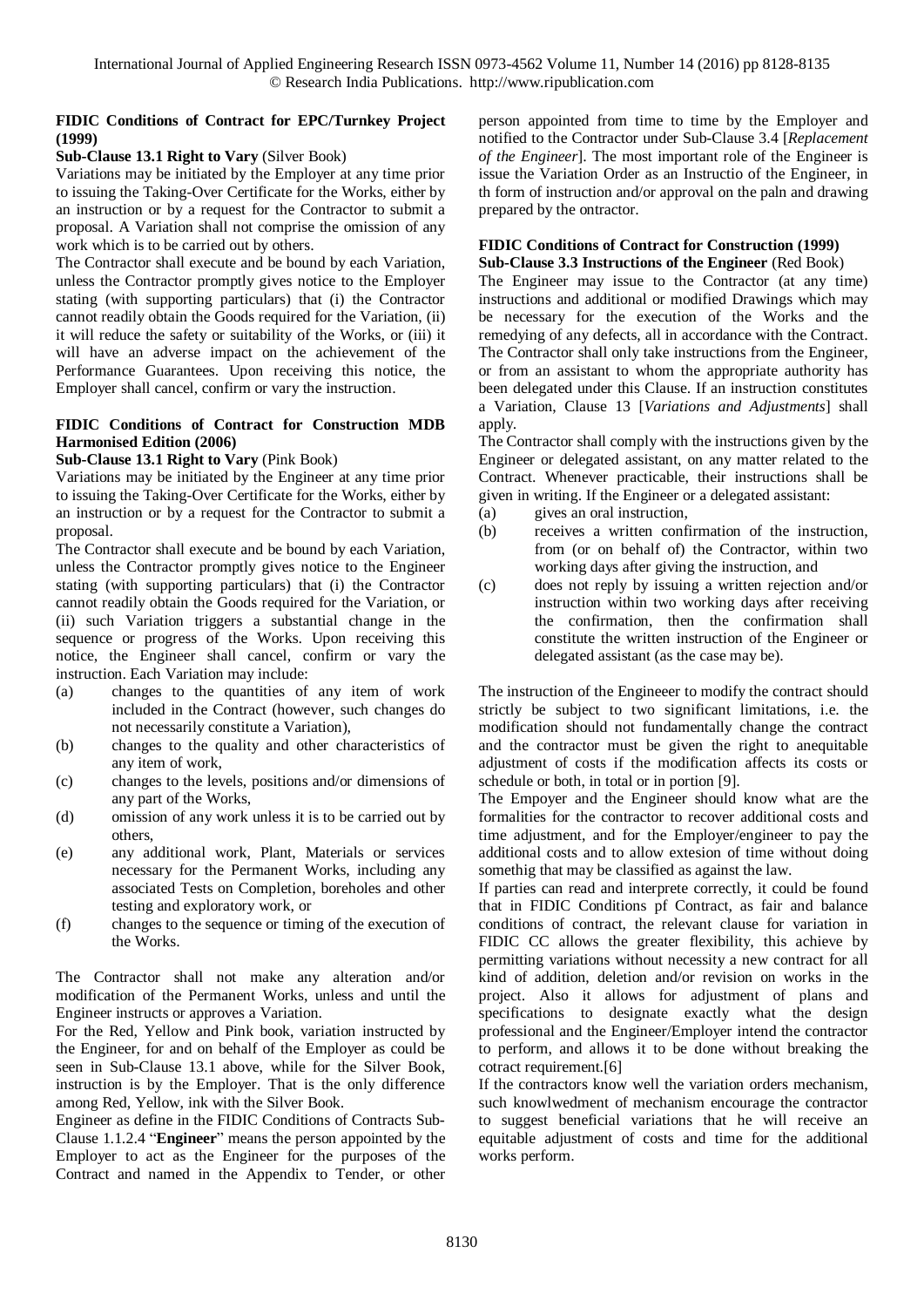#### **FIDIC Conditions of Contract (Intenational) for Works of Civil Engineering**

## **Construction (1977)**

- **Clause 51 Variations**
- (1) The Engineer shall make any variation of the form, quality or quantity of the Works or any part therepf that may, in his opinion, be necessary and for that purpose, or if for any other reason it shall, in his opinion, be desirable, he shall have power to order the contractor to do and the Contractor shall do any of the following:
- (a) increase or decrease, the quantity of any work included in the Contract,
- (b) omit any such work,
- (c) change the character or quality or kind of any such work,
- (d) change the levels, lines, position,and dimensions of any part of the Works,
- (e) execute additional work of any kind necessary for the completion of the Works and no such variation shall in any way vitiate or invalidate the contract, but the value, if any, of all such variations shall be taken into account in ascertaining the amount of the Contract Price.

#### **FIDIC Conditions of Contract for Works of Civil Engineering Construction (1969)**

#### **Clause 51 Variations**

- (1) The Engineer shall make any variation of the form quality or quantity of the Works or any part thereof that may in his opinion be necessary and for that purpose or if for any other reason it shall ini his opinion be desirable shall have power to order the contractor to do and the Contractor shall do any of the following:
- (a) increase or decresae the quantity of any work included in the Contract
- (b) omit any such work
- (c) change the character or quality or kind of any such work
- (d) change the levels lines position and dimensions of any part of the Works and
- (e) execute additional work of any kind necessary for the completion of thenWorks and such variation shall in any way vitiate or invalidate the Contract but the vlaue (if any) of all such variations shakk be taken into accont in ascertaining the amount of the Contract Price.

#### **FIDIC Conditions of Contract for Works of Civil Engineering Construction (1987 amended 1992) Clause 51 Variations,**

The Engineer shall make any variation of the form, quality or quantity of the Works or any part thereof that may in his opinion, be necessary and for that purpose, or if for any other reason it shall, in his opinion, be appropriate, he shall have the authority to instruct the Contractor to do and the Contractor shall do any of the following:

(a) increase or decresae the quantity of any work included in the Contract

- (b) omit any such work (but not if the omitted work is to be carried out by the Employer or by another contractor
- (c) change the character or quality or kind of any such work
- (d) change the levels, lines, position and dimensions of any part of the Works and
- (e) execute additional work of any kind necessary for the completion of thenWorks
- (f) change any specific sequence or timing of construction of any part of the Works.

No such variation shall in any way vitiate or invalidate the Contract, but the effect, if any, of all such variations shall be valued in accordance with Clause 52.

Provided that where the issue of an instruction to vary the Works is necessited by some default of or breach of contract by the Contractor or for wihich he is respomsible, any additional cost attributable to such defaul shall be borne by the contractor.

#### **BSA Singapore, Public Sector Standard Conditions of Contract for Construction Works, Edition 2014 Sub-Clause 19.1 Variations**

The term "variation" shall mean any change in the original Contract intention as deduced from the Contract as a whole describing or defining the Works to be carried out and shall include but is not restricted to:

- (a) an increase or decrease in the quantity of any part of the Works;
- (b) an addition to or omission from the Works;
- (c) a change in the character, quality or nature of any part of the Works;
- (d) a change in the levels, lines, positions and dimensions of any part of the Works; (e) the demolition of or removal of any part of the Works no longer desired by the Employer or the Superintending Officer;
- (f) a requirement to complete the Works or any phase or part by a date earlier than the relevant Time for Completion.

For the avoidance of doubt the term "variation" shall include any changes as aforesaid which may be designed to alter the use to which the Works will be put, but shall exclude any instruction (which would otherwise be a variation) which has arisen due to or is necessitated by or is intended to cure any default of or breach of contract by the Contractor.

#### **Standards Australia, AS 4000-1997, amended 2005**

The Superintending may direct the Contractor to vary WUC by any one or more of the following which is nevertheless of a character and extent contemplated by, and capable of being carried out under, the provisions of the Contract:

- a) increase, decrease or omit any part;
- b) change the character or quality;
- c) change the levels, lines, positions or dimension;
- d) carry out additional work;
- *e)* demolish or remove material or work no longer required by the Principal.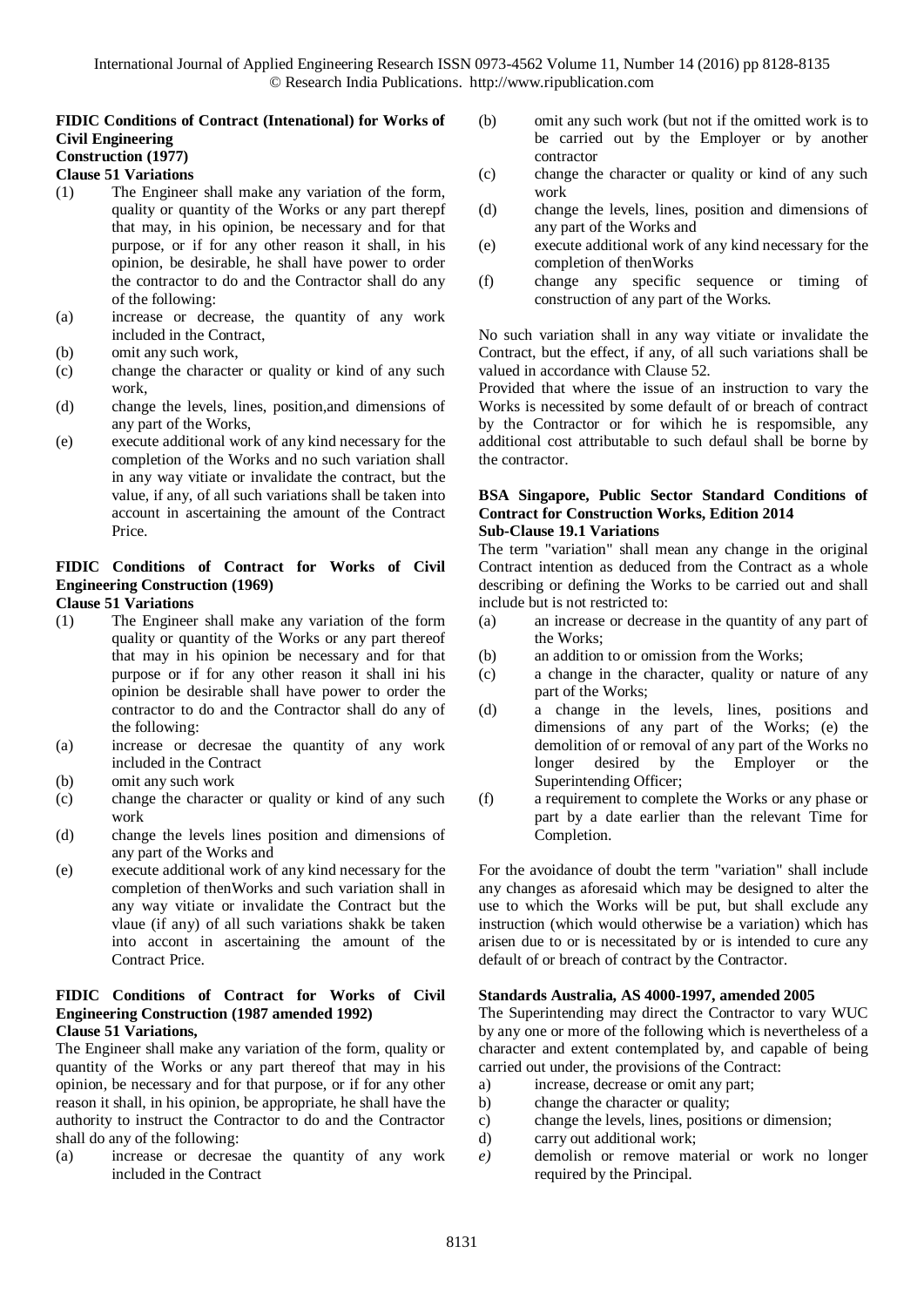#### **METHODS**

Discussion will be based on some standard conditions of contract i.e. FIDIC 2<sup>nd</sup> Edition 1969, 3rd Edition 1977, 4<sup>th</sup> Edition 1987 amended 1992, FIDIC for Construction 1st Edition 1999, MDB Harmonized Edition 2006, AS 4000 Edition 2005 (this AS 4000 and AS 2524 will be merged as AS 11000 in this 2015), PSSCOC Edition 2014.

There are some question raised from the literature study and interview with experts as follows:

#### **What kind of Variation Order used to be issued by the Employer/Engineer?,**

- A.1 To change the quantity
- A.2 To change the quality
- A.3 To change the design
- A.4 To change the works programmed
- A.5 To change the method of working<br>A.6 To omit the work
- To omit the work

#### **What are the parties action in relation with variation order**?,

- B.1 Both parties discuss about the variation
- B.2 Employer/Engineer issued written variation order
- B.3 Employer/Engineer giving oral instruction and then issue written confirmation of verbal instruction
- B.4 Employer/Engineer only giving oral instruction
- B.5 Contractor refuses to conduct the variation order

#### **What is the impact of the issuance of Variation Order?**

- C.1 Increase the quantity of works
- C.2 Decrease the quantity of works
- C.3 Ommision of some works
- C.4 Change the quality of works
- C.5 Change the levels, lines, positions and dimensions
- C.6 Change the works programmed
- C.7 Change the method of working
- C.8 Change timing of works
- C.9 Increase the contract price
- C.10 Decrease the contract price
- C.11 Increase the project expenses
- C.12 Increase additional payment to the contractor
- C.13 Increase the contractor overhead expenses
- C.14 Different interpretation between parties
- C.15 Rework and/or demolition
- C.16 Delay on completion
- C.17 Additional equipment
- C.18 Procurement delay
- C.19 New Procurement/Purchasing
- C.20 New professional hiring
- C.21 Termination by the parties
- C.22 Quality degradation
- C.23 Delay in payment
- C.24 The use of provisional sum
- C.25 Construction disputes

#### **What are mostly the other impacts of variation order?**

- D.1 Resolve problem caused by unforeseeable physical conditions
- D.2 Resolve claim from the contractor
- D.3 Resolve problem on additional cost
- D.4 Resolve problem on escalation
- D.5 Resolve the oral instruction by employer
- D.6 Resolve problem on extension of time
- D.7 Resolve problem on design matter

#### **RESULTS AND DISCUSSIONS**

This part will discuss the survey result by questionnaire. Analysis has been done by using *Relative Importance Index* (RII). Questionnaire distributed and filled by 30 respondents with engineering, legal and management education background who are working in the field of construction project majoring in contracts and claims, from the Employer/Engineer's staff and the Contractor's staff.

#### **Table 1:** Respondents' groups

|            | Emplover | Engineer | Contractor | `otal |
|------------|----------|----------|------------|-------|
| Respondent | 10       | 10       | 10         | 30    |

#### **Working experience of the respondent**

Working experience of the respondent vary from 10 to 28 years, used to handling construction projects, especially contractual matters and claims. Majority of the respondent recently worked as Project Director or Employer Representative from the Employer's side and Project Manager or General Superintendent in the Contractor's side.

**Table 2:** Average working experience of the respondents [year]

|        |                       |  | Employer Engineer Contractor Avarage |  |
|--------|-----------------------|--|--------------------------------------|--|
|        | Working Experience 17 |  |                                      |  |
| [year] |                       |  |                                      |  |

#### **Analysis of Relative Importance Index (RII)**

Analysis being done by using the Relative Importance Index  $(RII) = \Sigma W / (A x N)$ 

where  $W =$  the weight given to risk factors (ranges from 1 to 5) times frequency of the response (number of response);  $A =$ highest weight (5 in this study); and  $N =$  total number of respondents.

|        | <b>RII</b> limit Definition |
|--------|-----------------------------|
|        | $85 - 100$ very important   |
| 70-85  | important                   |
| 50-70  | slightly important          |
| 30-50  | less important              |
| 15-30  | not important               |
| $0-15$ | extremely not important     |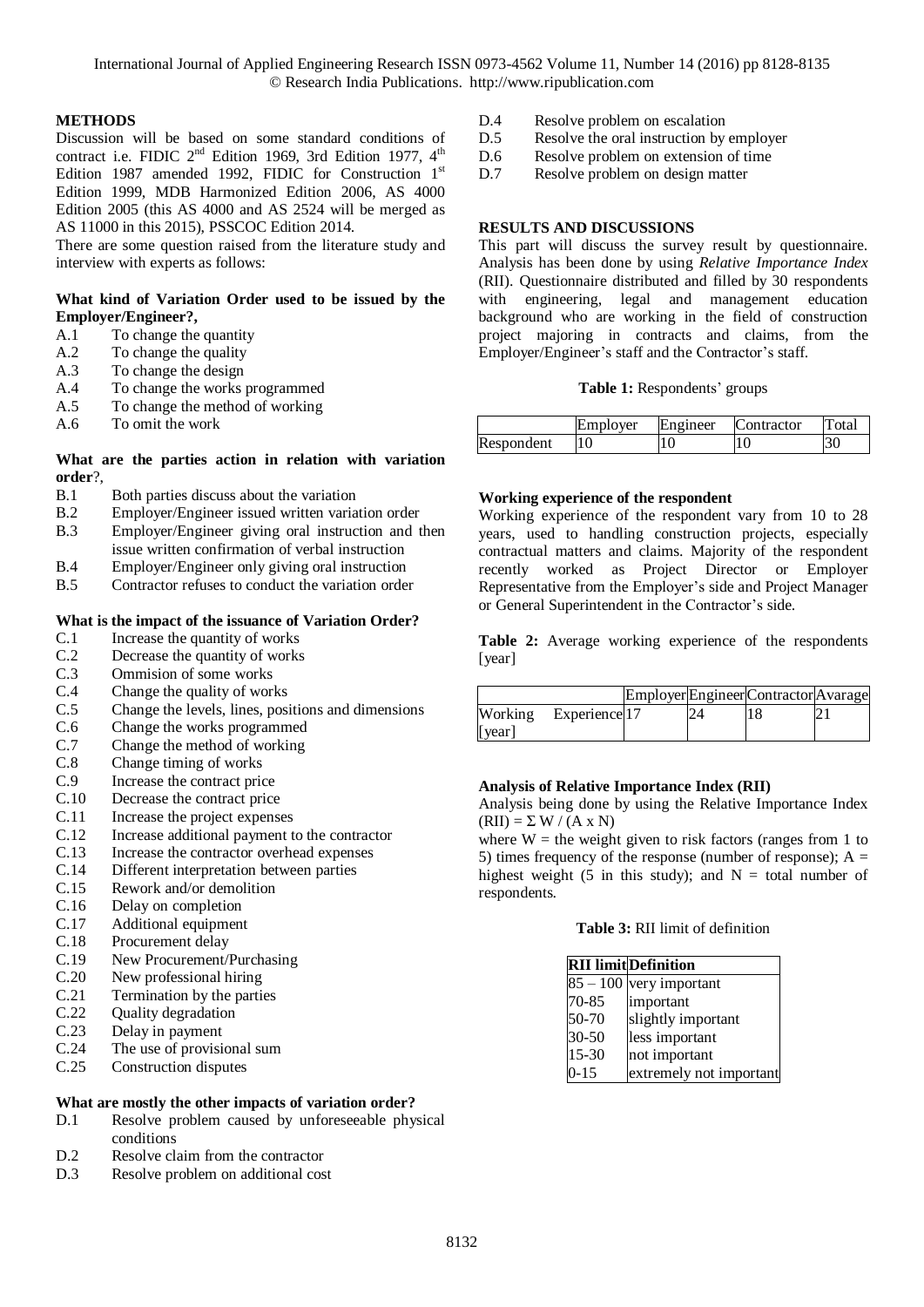#### **RII results of the Question 1 (A):**

**Table 4:** Result of RII Analysis of Question 1 (A)

|   |     | No Code Variable Name                 | RH    |
|---|-----|---------------------------------------|-------|
|   | A.3 | To change the design                  | 0.772 |
|   | A.1 | To change the quantity                | 0.739 |
| 3 | A.4 | To change the works program           | 0.711 |
|   | A.5 | To change the method of working 0.594 |       |
| 5 | A.2 | To change the quality                 | 0.589 |
|   | A.6 | To omit the work                      | 0.572 |

Based on the result of analysis by RII, for the Question A, What kind of Variation Order used to be issued by the Employer/Engineer?, The highest result is to change the design (A.3) with the value of RII 0.772. Average value of RII is 0.663, there are 2 other variables could be classified as important, that are to change the quantity  $(A,1)$  and to change the works programmed (A.4).

#### **RII results of the Question 2 (B):**

**Table 5:** Result of RII Analysis of Question 2 (B)

|   |     | No Code Variable Name                               | <b>RII</b>            |  |  |  |  |  |  |
|---|-----|-----------------------------------------------------|-----------------------|--|--|--|--|--|--|
|   | B.3 | Employer/Engineer giving oral instruction and 0.820 |                       |  |  |  |  |  |  |
|   |     | then issue written confirmation of verbal           |                       |  |  |  |  |  |  |
|   |     | instruction.                                        |                       |  |  |  |  |  |  |
|   | B.1 | Both parties discuss about the variation            | $0.800\,$             |  |  |  |  |  |  |
|   | B.2 | Employer/Engineer issued written variation 0.760    |                       |  |  |  |  |  |  |
|   |     | order                                               |                       |  |  |  |  |  |  |
|   | B.4 | giving<br>Employer/Engineer only                    | oral <sub>0.660</sub> |  |  |  |  |  |  |
|   |     | instruction                                         |                       |  |  |  |  |  |  |
| 5 | B.5 | Contractor refuse to conduct the variation 0.580    |                       |  |  |  |  |  |  |
|   |     | order                                               |                       |  |  |  |  |  |  |

Based on the result of analysis by RII, for the Question B, what are the parties action in relation with variation order ? The highest result is Employer/Engineer giving oral instruction and then issue written confirmation of verbal instruction (B.3) with the vaule of RII 0.820. Average value of RII is 0.724, there are 2 other variables could be classified as important, that are Both parties discuss about the variation (B.1) and Employer/Engineer issued written variation order (B.2)

#### **RII results of the Question 3 (C):**

Table 6: Result of RII Analysis of Question 3 (C)

|     | No Code Variable Name<br><b>RII</b>                        |       |  |  |  |  |  |
|-----|------------------------------------------------------------|-------|--|--|--|--|--|
|     | 0.856<br>$\vert$ 1 $\vert$ C.9 Increase the contract price |       |  |  |  |  |  |
|     | $\vert$ 2 $\vert$ C.16 $\vert$ Delay on completion         | 0.850 |  |  |  |  |  |
|     | 0.800<br>$\vert$ 3 C.24 The use of provisional sum         |       |  |  |  |  |  |
| C.1 | 0.789<br>Increase the quantity of works                    |       |  |  |  |  |  |
|     | 5 C.5 Change the levels, lines, position and 0.778         |       |  |  |  |  |  |
|     | dimensions                                                 |       |  |  |  |  |  |

|   |        | <b>NoCode</b> Variable Name                               | <b>RII</b> |
|---|--------|-----------------------------------------------------------|------------|
| 6 | C.6    | Change the works programme                                | 0.756      |
| 7 |        | C.7 Change the method of working                          | 0.750      |
| 8 |        | C.20 New professional hiring                              | 0.733      |
| 9 |        | C.19 New Procurement/Purchasing                           | 0.728      |
|   |        | 10 C.14 Different interpretation between parties          | 0.706      |
|   |        | 11 C.12 Increase additional payment to the contractor     | 0.667      |
|   |        | 12 C.25 Construction Disputes                             | 0.667      |
|   | 13 C.8 | Change timing of the works                                | 0.656      |
|   |        | 14 $C.11$ Increase the project expenses                   | 0.644      |
|   |        | 15 C.15 Rework and/or demolition                          | 0.639      |
|   |        | 16 $C.23$ Delay in payment                                | 0.633      |
|   | 17 C.4 | Change the quality of works                               | 0.617      |
|   | 18 C.2 | Decrease of quantity of works                             | 0.606      |
|   |        | 19 C.3 Omission of some works                             | 0.556      |
|   |        | $20$ C.17 Additional equipment                            | 0.456      |
|   |        | 21 C.21 Termination by the parties                        | 0.439      |
|   |        | 22 C.18 Procurement delay                                 | 0.433      |
|   |        | 23 $\vert$ C.13 Increase the contractor overhead expenses | 0.394      |
|   |        | 24 $C.22$ Quality degradation                             | 0.389      |
|   |        | 25 $C.10$ Decrease the contract price                     | 0.383      |

Based on the result of analysis by RII, for the Question C, what are the impact of the issuance of Variation Order ? The highest result is The increase of the contract price (C.9) with the vaule of RII 0.856. Average value of RII is 0.637. There are six other variables which could be classified as important, that are Delay on completion (C.16), The use of provisional sum (C.24), Increase the quantity of works (C.1), Change the levels, lines, position and dimensions (C.5), Change the works programme (C.6), Change the method of working (C.7), New professional hiring (C.20), New Procurement/Purchasing (C.19), Different interpretation between parties (C.14).

#### **RII results of the Question 4 (D):**

**Table 7:** Result of RII Analysis of Question 4 (D)

|   |     | NoCode Variable Name                                       | <b>RII</b> |
|---|-----|------------------------------------------------------------|------------|
|   | D.2 | Resolve claim from the contractor                          | 0.856      |
|   | D.3 | Resolve problem on additional cost                         | 0.850      |
| 3 | D.6 | Resolve problem on extension of time                       | 0.711      |
|   | D.1 | Resolve problem caused by unforeseeable <sup>[0.706]</sup> |            |
|   |     | physical conditions                                        |            |
|   | D.4 | Resolve problem on price ascalation                        | 0.622      |
| 6 | D.5 | Resolve the oral instruction by employer                   | 0.544      |
|   | D.7 | Resolve problem on design matter                           | 0.511      |

Based on the result of analysis by RII, for the Question D, what are mostly the other impact of variation order ? The result of the RII showed that the highest result is Resolve claim from the contractor (D.2) with the value of RII 0.856. Average value of RII is 0.686. There are other variable could be classified as important, that are Resolve problem on additional cost (D.3), Resolve problem on extension of time (D.6), Resolve problem caused by unforeseeable physical conditions (D.1).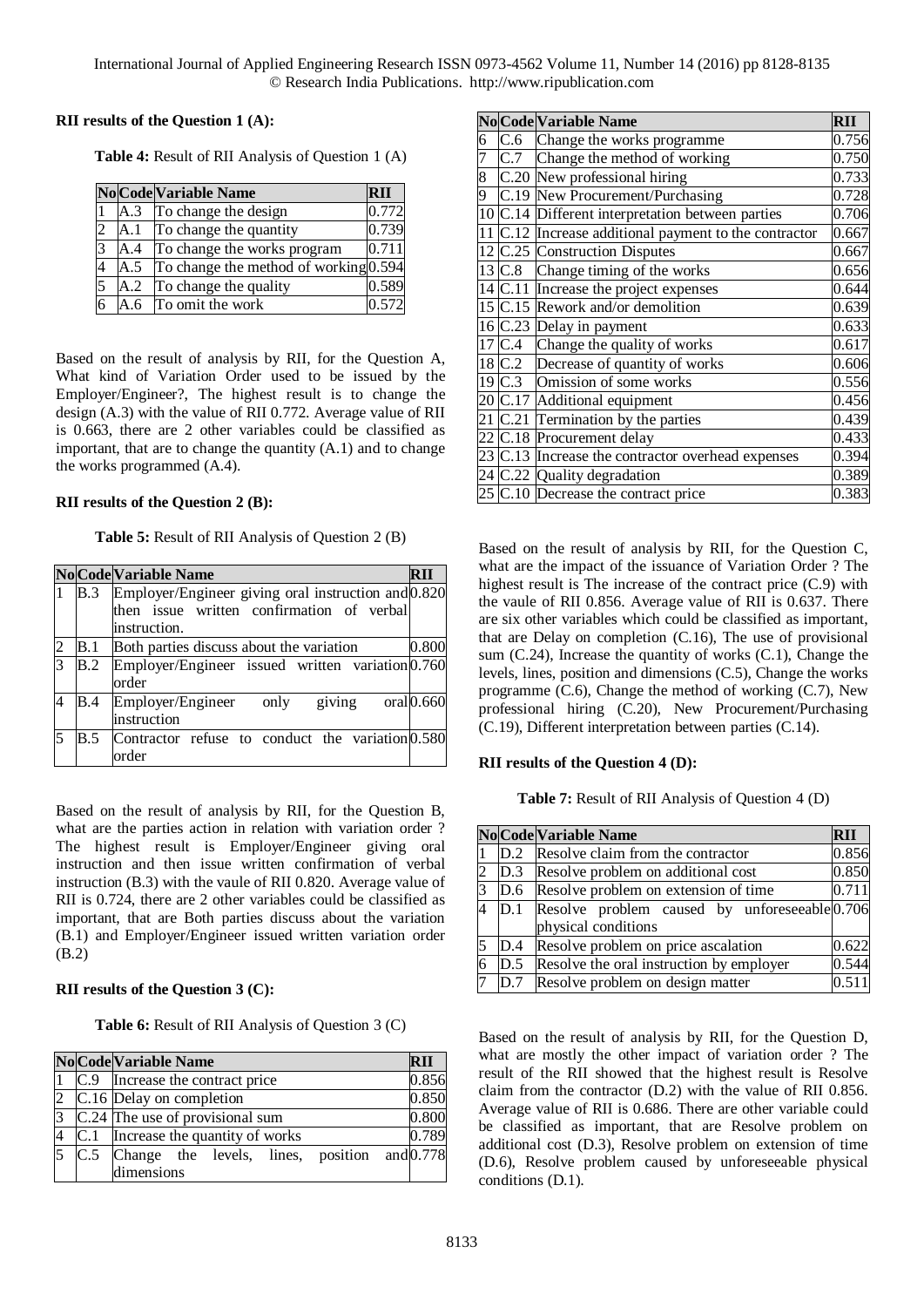#### **Factor Analysis for variables for Question C:** [17]

Considering that as the results of RII ten variables are above the "important" line, the analysis factor used to simplify the variables. The results of analysis factor are as follows:

#### **Table 8:** KMO and Bartlett's Test

| Kaiser-Meyer-Olkin Measure of Sampling Adequacy.618 |        |
|-----------------------------------------------------|--------|
| Approc.Chi-Square                                   | 42.327 |
| Bartlett's Test of Sphericity Df                    | 28     |
| Sig.                                                | .040   |

First step of factor analysis is the *Kaiser-Meyer-Olkin Measure of Sampling adequacy* (MSA), MSA is one statistical method to calculate the Interco relation among variables, MSA value should be > 0,500. Based on Table 8 above, the value of MSA is  $0.618 > 0.500$  with significance  $0.000 < 0.05$ , so the further analysis could be conducted.

Next is analyzing the *anti-image matrices* table. For getting the inter correlation among independent variables as table 9 *Anti-Image Matrices*.

**Table 9:** Anti-Image Matrices (C)

|                        |                                                               | Increase the<br>quantity of<br>works (C.1) | Change the<br>levels, lines,<br>position and<br>dimensions<br>(C.5) | Change the<br>works<br>programme<br>(C.6) | Increase the<br>contract price<br>(C.9) | Delay on<br>completion<br>(C.16) | New<br>Procurement<br>Purchasing<br>(C.19) | The use of<br>provisional<br>sum (C.24) | Different<br>interpretation<br>between<br>parties (C.14) |
|------------------------|---------------------------------------------------------------|--------------------------------------------|---------------------------------------------------------------------|-------------------------------------------|-----------------------------------------|----------------------------------|--------------------------------------------|-----------------------------------------|----------------------------------------------------------|
| Anti-image Covariance  | increase the quantity of<br>works (C.1)                       | .719                                       | $-179$                                                              | .186                                      | .013                                    | $-081$                           | $-139$                                     | $-094$                                  | .002                                                     |
|                        | Change the levels, lines,<br>position and dimensions<br>(C.5) | $-179$                                     | .634                                                                | $-259$                                    | $-021$                                  | $-060$                           | $-087$                                     | $-059$                                  | $-048$                                                   |
|                        | Change the works<br>programme (C.6)                           | .186                                       | $-259$                                                              | .466                                      | .068                                    | $-015$                           | $-176$                                     | 141                                     | ,184                                                     |
|                        | Increase the contract<br>price (C.9)                          | ,013                                       | $-0.21$                                                             | .068                                      | ,829                                    | .140                             | .187                                       | .08B                                    | .155                                                     |
|                        | Delay on completion (C.<br>161                                | $-081$                                     | $-060$                                                              | $-.015$                                   | ,140                                    | ,858                             | $-.032$                                    | .067                                    | $-123$                                                   |
|                        | New<br>ProcurementPurchasing<br>(C.19)                        | $-139$                                     | $-.087$                                                             | $-176$                                    | ,187                                    | $-0.32$                          | .667                                       | $-134$                                  | .003                                                     |
|                        | The use of provisional<br>sum (C.24)                          | $-094$                                     | $-059$                                                              | ,141                                      | .088                                    | $-067$                           | $-134$                                     | .673                                    | .166                                                     |
|                        | Different interpretation<br>between parties (C.14)            | .002                                       | $-048$                                                              | .184                                      | $-155$                                  | $-123$                           | .003                                       | $-166$                                  | .690                                                     |
| Anti-image Correlation | increase the quantity of<br>works (C.1)                       | $.627*$                                    | $-265$                                                              | 322                                       | .017                                    | $-103$                           | $-201$                                     | $-136$                                  | .002                                                     |
|                        | Change the levels, lines.<br>position and dimensions<br>(C.5) | $-265$                                     | $.568*$                                                             | $-476$                                    | $-0.29$                                 | $-081$                           | $-133$                                     | $-090$                                  | $-073$                                                   |
|                        | Change the works<br>programme (C.6)                           | 322                                        | $-476$                                                              | .636 <sup>4</sup>                         | .109                                    | $-024$                           | $-316$                                     | ,253                                    | ,324                                                     |
|                        | Increase the contract<br>price (C.9)                          | ,017                                       | $-0.29$                                                             | $-109$                                    | 567*                                    | .166                             | .262                                       | ,118                                    | $-205$                                                   |
|                        | Delay on completion (C.<br>161                                | $-103$                                     | $-081$                                                              | $-0.24$                                   | ,166                                    | $758$ <sup>*</sup>               | $-043$                                     | $-080$                                  | $-160$                                                   |
|                        | New<br>ProcurementPurchasing<br>(C.19)                        | $-201$                                     | $-133$                                                              | $-316$                                    | .252                                    | $-043$                           | .641 <sup>a</sup>                          | $-200$                                  | .004                                                     |
|                        | The use of provisional<br>sum (C.24)                          | $-136$                                     | $-090$                                                              | .253                                      | .118                                    | $-088$                           | $-200$                                     | .716 <sup>3</sup>                       | $-243$                                                   |
|                        | Different interpretation<br>between parties (C.14)            | .002                                       | $-073$                                                              | .324                                      | $-205$                                  | $-160$                           | .004                                       | $-243$                                  | $.655*$                                                  |

**Table 10:** Rotated Component Matrixes

| <b>Rotated Component Matrix<sup>a</sup></b> | Component    |                |                 |  |
|---------------------------------------------|--------------|----------------|-----------------|--|
|                                             |              |                | 3               |  |
| The use of provisional sum (C.24)           | .753         |                | $-.072$ $-.155$ |  |
| Different interpretation between parties    | .689         | $-.264$ $.360$ |                 |  |
| (C.14)                                      |              |                |                 |  |
| Increase the quantity of works $(C.1)$      | .682         | .157           | $-.108$         |  |
| Delay on completion (C.16)                  | .511         | .177           | $-.221$         |  |
| Change the levels, lines, position          | .163         | .859           | .078            |  |
| and dimensions (C.5)                        |              |                |                 |  |
| Change the works programme $(C.6)$          | $-.486$ .756 |                | $-.018$         |  |
| New Procurement/Purchasing (C.19)           | .235         | .629           | $-.422$         |  |
| Increase the contract price (C.9)           | -.138        | .009           | .915            |  |

*Extraction Method: Principal Component Analysis.*

*Rotation Method: Varimax with Kaiser Normalization. a. Rotation converged in 5 iterations.*

#### **First Components:**

|  | No Code Variable name                         | <b>Remarks</b> |
|--|-----------------------------------------------|----------------|
|  | C.24 The use of provisional sum               | .753           |
|  | C.14 Different interpretation between parties | .689           |
|  | Increase the quantity of works                | .682           |
|  | C.16 Delay on completion                      |                |

#### **First new variable:**

|  | NoCode Variable name                           | <b>Remarks</b> |
|--|------------------------------------------------|----------------|
|  | C.AF.1 Claim on additional works and extension |                |
|  | lof time                                       |                |

#### **Second Components:**

|  | No Code Variable name                                          | <b>Remarks</b> |
|--|----------------------------------------------------------------|----------------|
|  | 1 C.5 Change the levels, lines, position and 859<br>dimensions |                |
|  | C.6 Change the works programmed                                | .756           |
|  | C.19 New Procurement/Purchasing                                |                |

#### **Second new variable:**

|  | No Code Variable name                         | <b>Remarks</b> |
|--|-----------------------------------------------|----------------|
|  | <b>I</b> C.AF.2 Revised design and programmed |                |

#### **Third Components:**

|  | No Code Variable name       | Remarks |
|--|-----------------------------|---------|
|  | Increase the contract price | .915    |

#### **Third new variable:**

| $\bf No$ | <b>Code</b> | <b>Variable name</b> | Remarks |
|----------|-------------|----------------------|---------|
|          | C.AF.3      | New contract price   | .915    |

The result of the study for question A,B, C and D are: **What kind of Variation Order used to be issued by the Employer/Engineer?**

To change the design (A.3),To change the quantity (A.1) and To change the works programme (A.4).

#### **What is the parties action in relation with variation order ?**

Employer/Engineer giving oral instruction and then issue written confirmation of verbal instruction (B.3). Both parties discuss about the variation (B.1) and Employer/Engineer issued written variation order (B.2)

#### **What is the impact of the issuance of Variation Order ?**

Claim on additional works and extension of time (C.AF.1), Revised design and programme (C.AF.2), New contract price (C.AF.3).

#### **What are mostly the other impact of variation order ?**

Resolve claim from the contractor (D.2), Resolve problem on additional cost (D.3), Resolve problem on extension of time